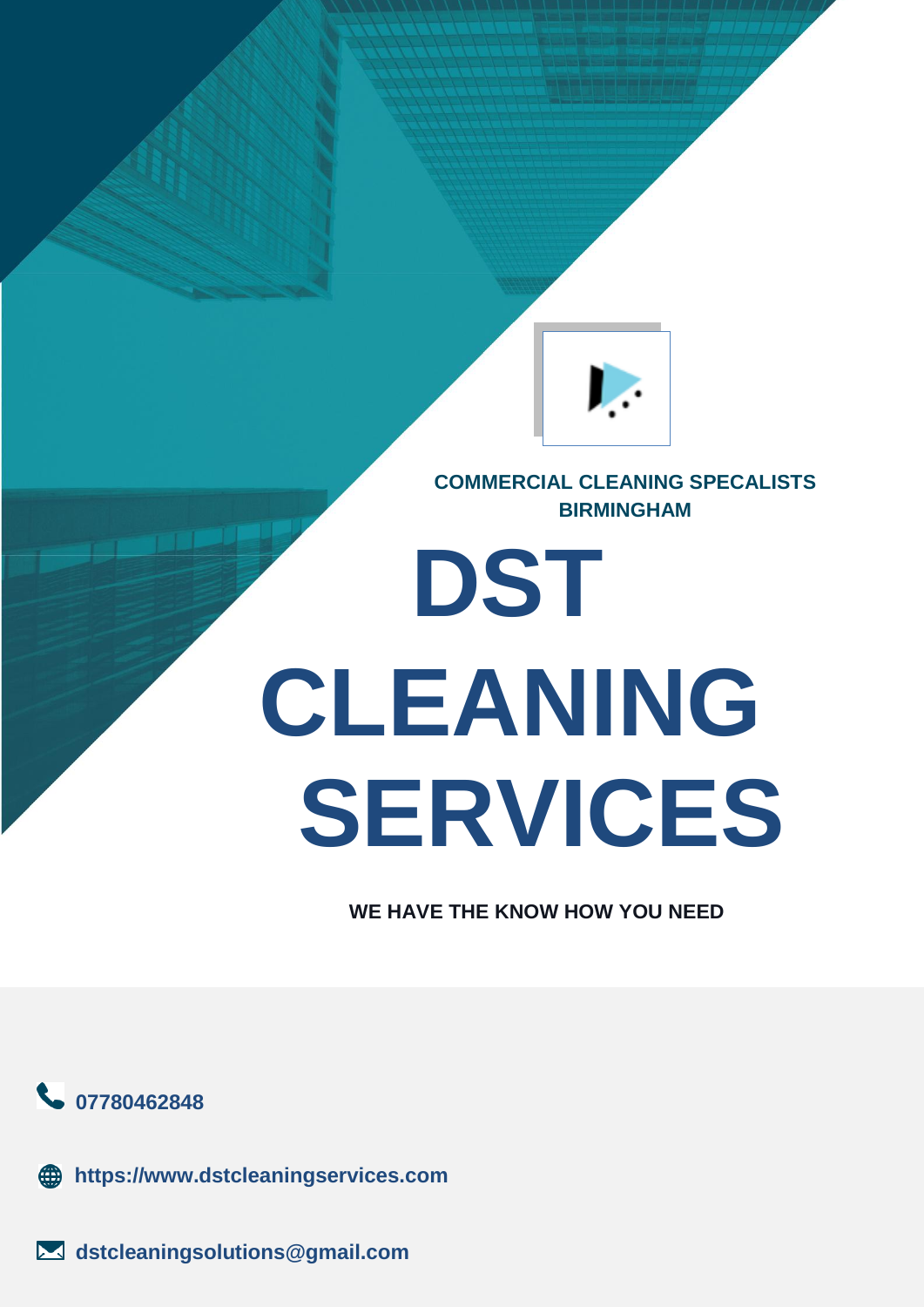

## **ABOUT US**

At DST Cleaning Services ltd we pride ourselves on the personal touch and give attention to detail. We have been providing the commercial and Retail industry with our bespoke services for the last 18 years; our clients are our number one priority.

The company has an 'in house' Health and Safety Team that provide customers with all the required Health and Safety documentation. All Risk Assessments and Method Statements are site specific and provided alongside all relevant COSHH Assessments and our Company's Health and Safety Policy.

All our employees are vetted and ID checked before gaining a position with the company. Every cleaning operative is thoroughly trained to carry out all cleaning tasks to the highest standard.

This means that we seek to ensure that responsible business practice is fully integrated into the management of our operations and into the culture of all divisions of our business. We strive to continually improve our quality systems, health and safety policies and environmental charter via best practice, consultation and continuous improvement.

# **2020**

### **Our MISSION**

**'Our mission is to be both our existing and future customer's first choice.**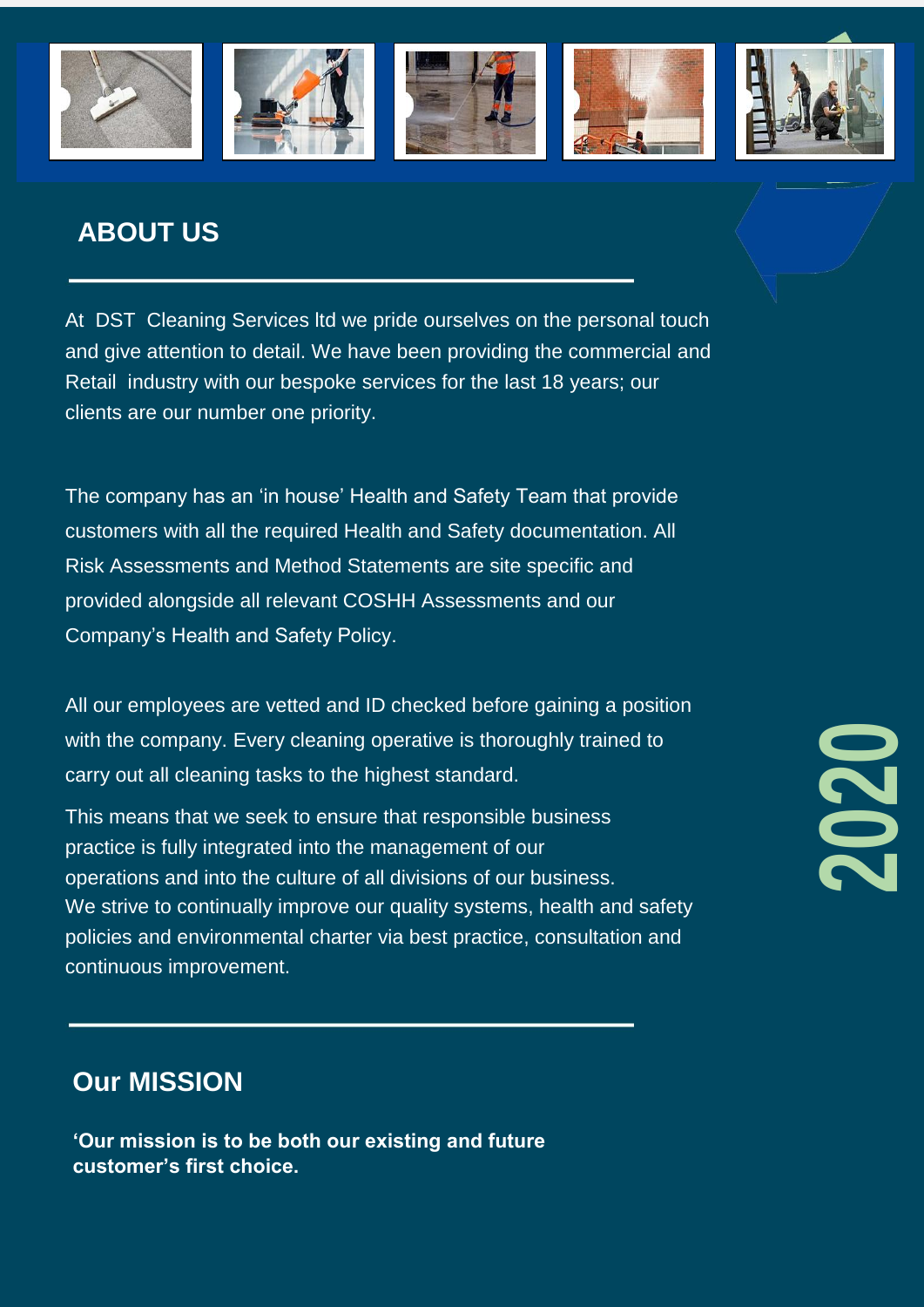Our professional, experienced Birmingham team of dedicated cleaning professionals are committed to ensure that your business and workplace remains a clean and productive environment. Commercial cleaning is our specialty. Every one of our cleaners in DST Cleaning is experienced in commercial cleaning and office cleaning at all levels, ensuring that your premises will be thoroughly cleaned to your satisfaction every time. We also offer specialist services and building maintenance, giving your company the convenience of a one-stop contractor for all your commercial cleaning and maintenance needs.

#### **CARPET STEAM CLEANING**

Regular and professional carpet cleaning can greatly extend the life of your carpet. We offer single occasion, monthly and bi-annual carpet maintenance programs to clean and protect your investment.

#### **BUILDERS CLEANS**

We work with many national house builders, property agencies and commercial property organisations, on both national and local levels, to ensure that cleaning programmers are carried out swiftly following completion of works, with no disruption, allowing immediate occupation.

#### **EXTERNAL CLEANING**

Clagging & Stone Pressure cleaning in all West Midlands locations.

#### **HARD FLOOR TREATMENTS**

We provide an extensive range of floor cleaning and treatments to suit your commercial requirements.